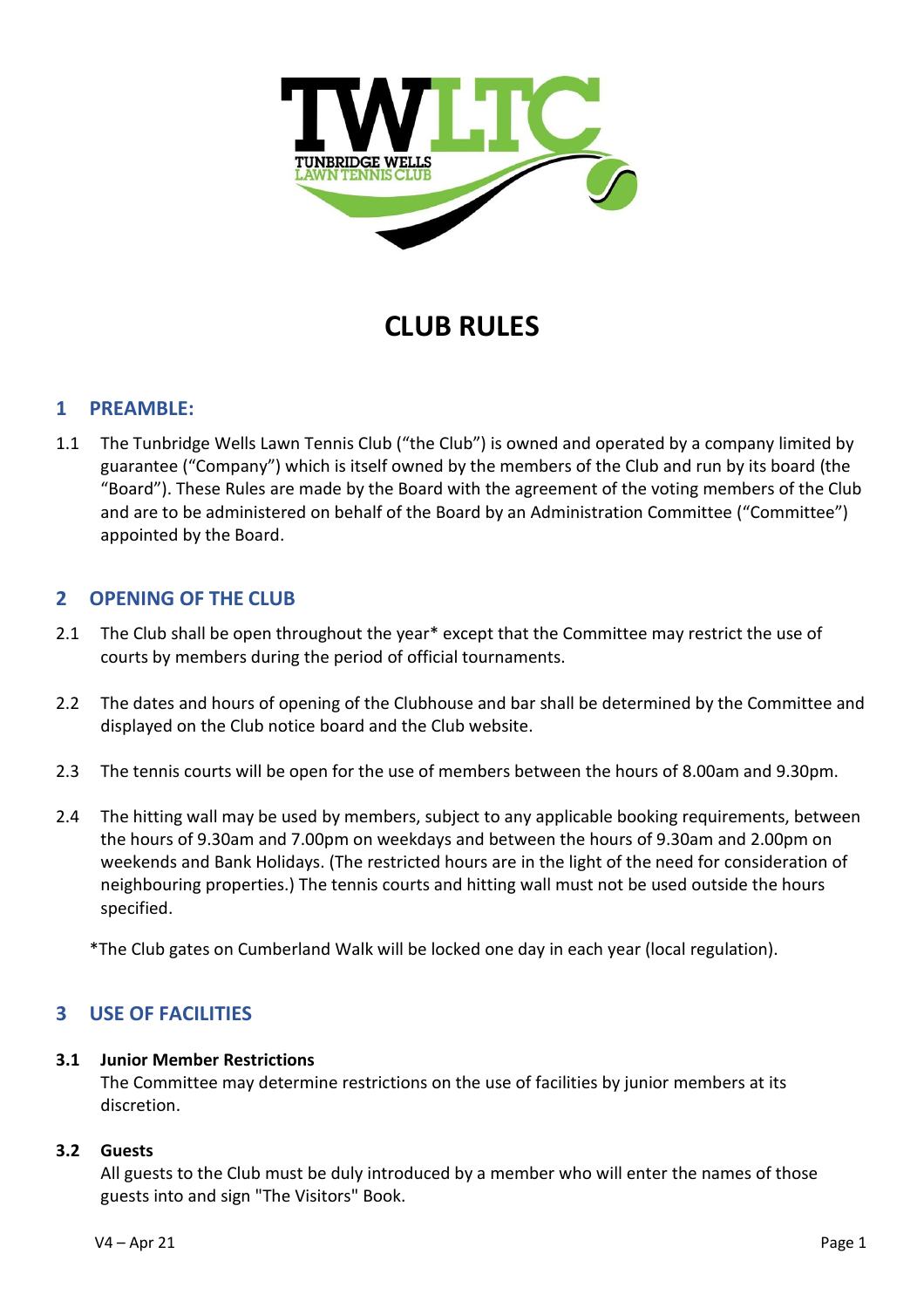Provided that:

- 3.2.1 not more than three guests are introduced by any one member on any one day
- 3.2.2 guests do not play more than three times in any calendar year except with the permission of the Committee.
- 3.2.3 the member introducing a playing guest has signed the Visitor's book and paid the guest feebefore
- 3.2.4 play takes place. The fee may be paid to any member of the Committee, the Groundsman, the Club
- 3.2.5 Manager/Assistant Manager, the Club Administrator, at the bar or as otherwise directed by the Committee. In the first instance, it should be paid at the office or the bar. The fee is the property of the Company.
- 3.2.6 The member introducing a guest shall be responsible for his guest strictly observing these Rules, the membership terms and conditions and any other club regulations and shall not leave the Club premises before his guest.
- 3.2.7 No person whose membership has been terminated or who has been otherwise disciplined or whose application for membership of the Club has ever been rejected shall at any time be introduced as a guest.
- 3.2.8 Every member of a visiting match team shall, providing that he is a member of a Club affiliated to
- 3.2.9 the Lawn Tennis Association or of the Kent County Lawn Tennis Association, be treated as an associate member for the day and every competitor, parent or guardian of a junior competitor playing in or official at a tournament or competition taking place at the Club shall be treated as an associate member for the period of the tournament. Any other guest shall be liable to the aforementioned conditions.
- 3.2.10 Members and Guests playing at the Club must comply with the requirements of the "Court Etiquette" which is set out in a separate document attached.

# **4 PARENTAL MEMBERSHIP**

Parents and guardians of junior members who attend the Club's premises with the relevant junior member shall be deemed to be "Parental Members" of the Club for the period whilst they remain on the Club premises with the junior member. "Parental Members" shall be entitled to use the Club premises and facilities but shall not be entitled to play tennis or vote.

# **5 THE COMMITTEE**

- 5.1 The Committee may delegate any part of its duties to a sub-committee appointed for the particular purpose in question. Such a sub-committee may be composed of any voting members of the Club.
- 5.2 The Board and the Manager shall receive notice of, and shall be entitled as of right to attend, at any Committee or sub-committee meetings. They shall also be sent minutes of all Committee and subcommittee meetings within 14 days of the meeting having taken place.
- 5.3 No employee of the Club may serve on the Committee except if such employee works for not more than 20 hours per month. However the Committee may invite the attendance of any employee to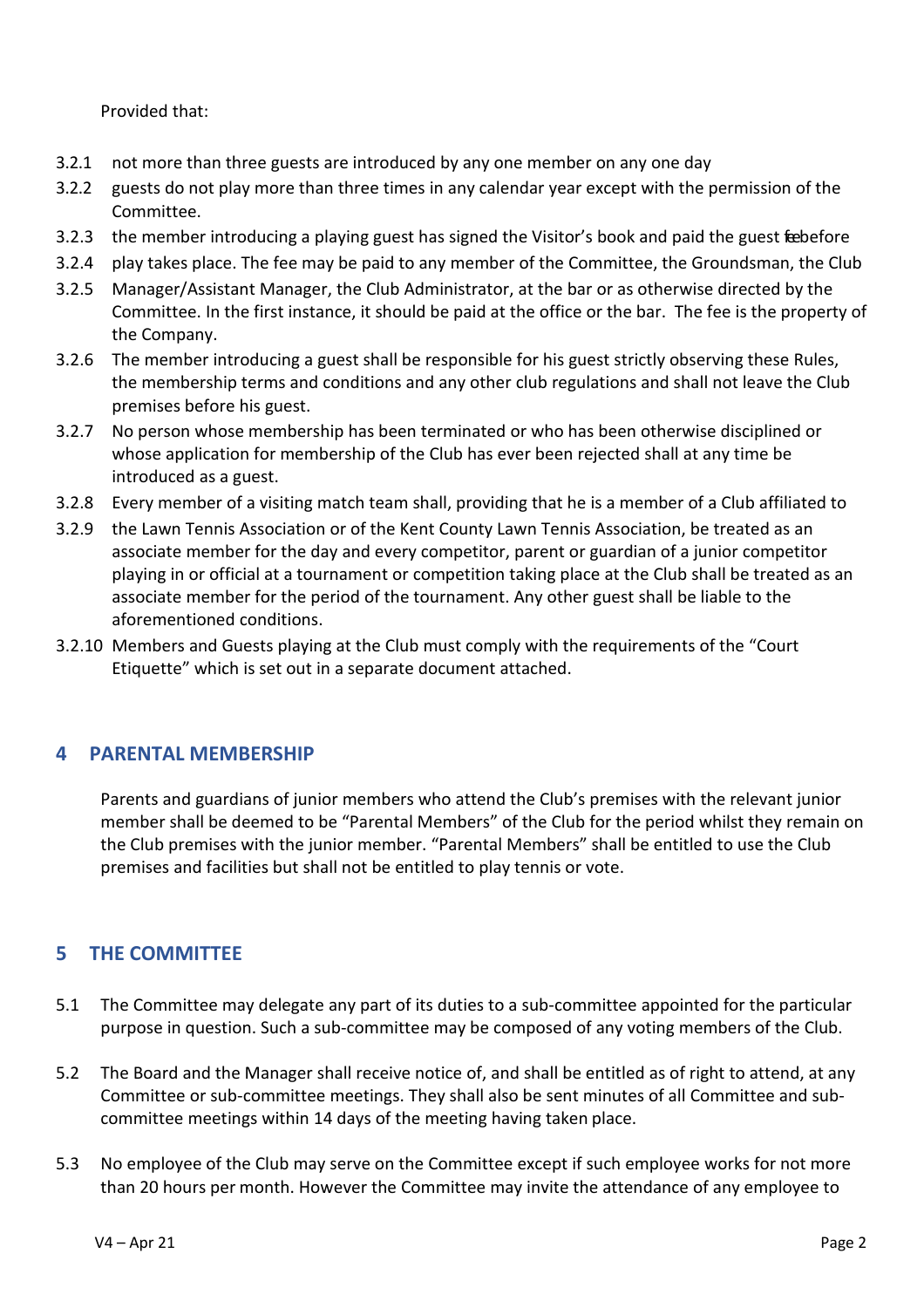assist in relation to any matter relevant to the employee's function on behalf of the Club and an employee may be invited to participate in any relevant sub-committee.

- 5.4 The Committee's duties shall comprise responsibility for:
	- Bar and Catering and sale of alcohol
	- Day-to-day use of the courts, grounds and club house
	- Club tournaments, competitions and matches
	- Open tournaments and competitions
	- Club evenings and other social events and activities
	- Coaching; and
	- Such other matters if any as the Board determines from time to time.
- 5.5 All Committee members attending a meeting, including the Chair (if any), shall have a vote on motions before the Committee. In the case of an equality of votes the Chair shall also have a casting vote. Committee members shall be a quorum. Voting shall be by simple majority. Voting by proxy shall not be permitted.
- 5.6 The Committee shall meet at least four times in every year and at such other times as circumstances may require. The Secretary (of the Company) or his nominee shall give to each member of the Committee at least seven clear days' notice of a committee meeting. The Secretary (or his nominee), or if not present at any meeting, another Committee member, shall take minutes of all proceedings of the Committee and supply all members of the Committee with a copy within 14 days of such meeting, and within 14 days of the minutes being supplied to the Committee an overview of such minutes shall be posted on the Club notice board and Club website once there is a secure portal in place.

## 5.7 **Club regulations**:

The Committee may from time to time make, repeal and amend policies and codes collectively referred to as "Club Regulations" for the use of the courts and the Club premises, provided that all regulations must be consistent with the Rules and with the Articles (of the Company). All Club Regulations are binding on the members until repealed by the Committee or set aside by the Board.

# **6 SUPPLY OF INTOXICATING LIQUORS**

- 6.1 No intoxicating liquor shall be sold or supplied or allowed to be consumed except to members and their guests in the Club, such persons being aged 18 or over. Intoxicating liquor may be sold to guests introduced by members. That member must remain on the Club premises so long as any of his guests remain there.
- 6.2 The purchase of intoxicating liquor for supply by the Club shall be at the absolute discretion of a subcommittee (if one is appointed) called "The Bar & Catering Sub-Committee".
- 6.3 No person shall receive, at the expense of the Club, any commission or similar payment deriving from the purchase of intoxicating liquor by the Club. Similarly, no person shall receive a pecuniary benefit from the supply of alcohol by the Club to its members or their guests.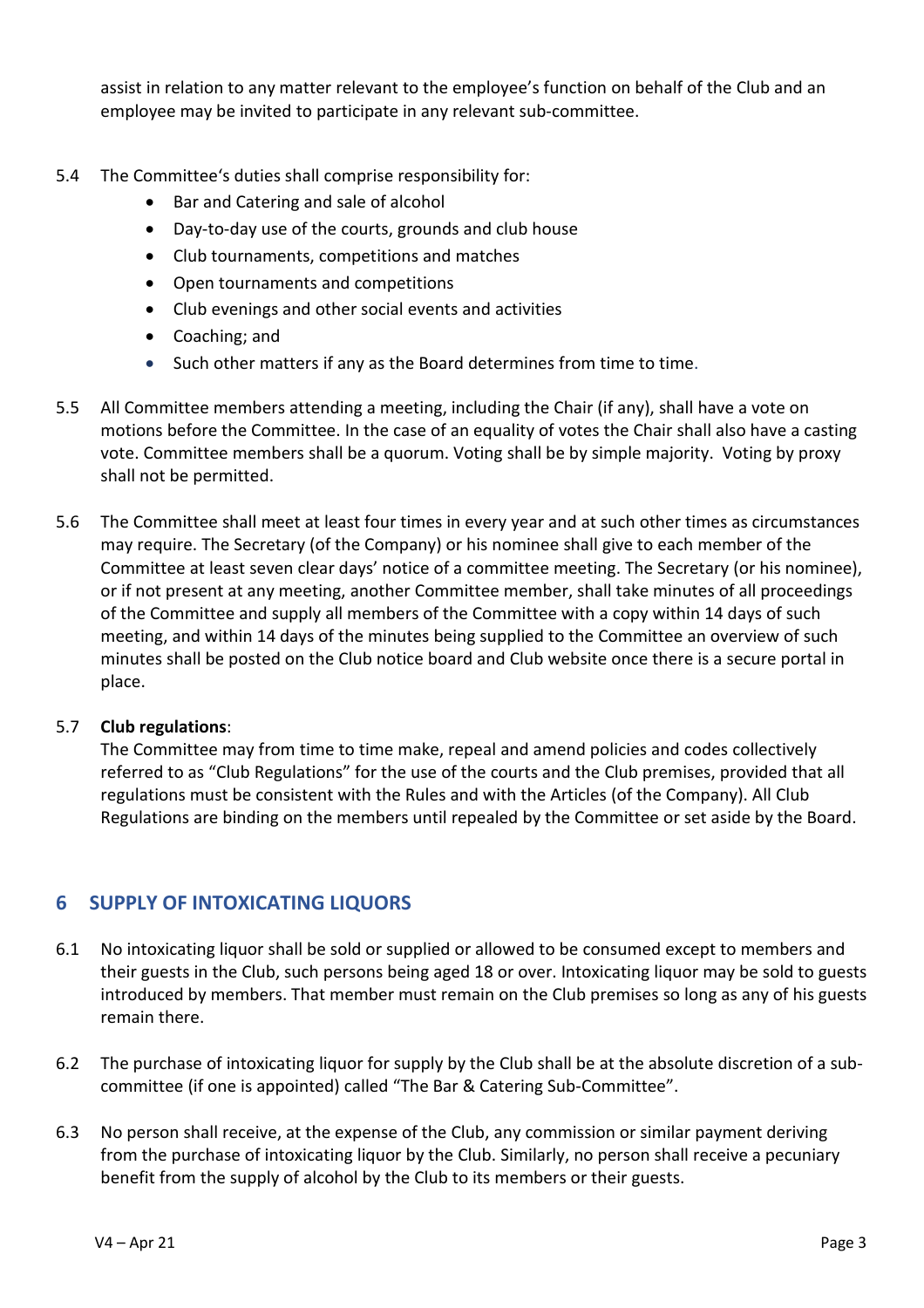- 6.4 Intoxicating liquor shall not be supplied on the Club Premises other than by or on behalf of the Bar and Catering Sub-Committee and all profits shall belong to the Company.
- 6.5 The permitted hours for the supply of intoxicating liquor shall be those fixed for the Tunbridge Wells Licensing District. They may be varied from time to time as is allowed by law and in the terms and conditions of any licence, certificate or order granted under the Licensing Acts in respect of the Club Premises. Notice of these hours will be posted in the Clubhouse.

# **7 INCOME**

Any income howsoever arising received by the Committee or any sub-committee in the administration of its Duties under the Rule or Club Regulations shall be the property of the Company.

## **8 DISPLAY**

A copy of the Rules and the Club Regulations shall be displayed on the Club notice board and on the Club website and all members shall be deemed to be conversant herewith**.**

## **9 LIABILITY**

- 9.1 Neither the Club nor any Officer/Committee member thereof shall be liable to any member or guest of a member for any loss or damage to any property occurring from whatsoever cause, in or about the Club premises, nor for any injury sustained by any member or guest whilst in or entering or leaving the Club premises (save insofar as it is caused by the Club's negligence); and a notice to this effect shall at all times be displayed in a prominent position on the Club premises.
- 9.2 The members of the Committee and any sub-committee shall be indemnified by the Company against all liabilities properly incurred by them in the management of the affairs of the Club.

## **10 GENERAL**

## **10.1 Closing of Courts**

Any employee of the Club shall have power to prohibit play on any court if there are health and safety concerns or concerns due to the prevailing conditions. In the absence of the Manager of the Club a Board or Committee member shall be entitled to make such a decision. Courts may in any event be closed for the purpose of maintenance, routine or otherwise.

## **10.2 Matches and Tournaments**

Matches and Club/LTA Official and Junior Tournaments may be arranged from time to time by the Committee.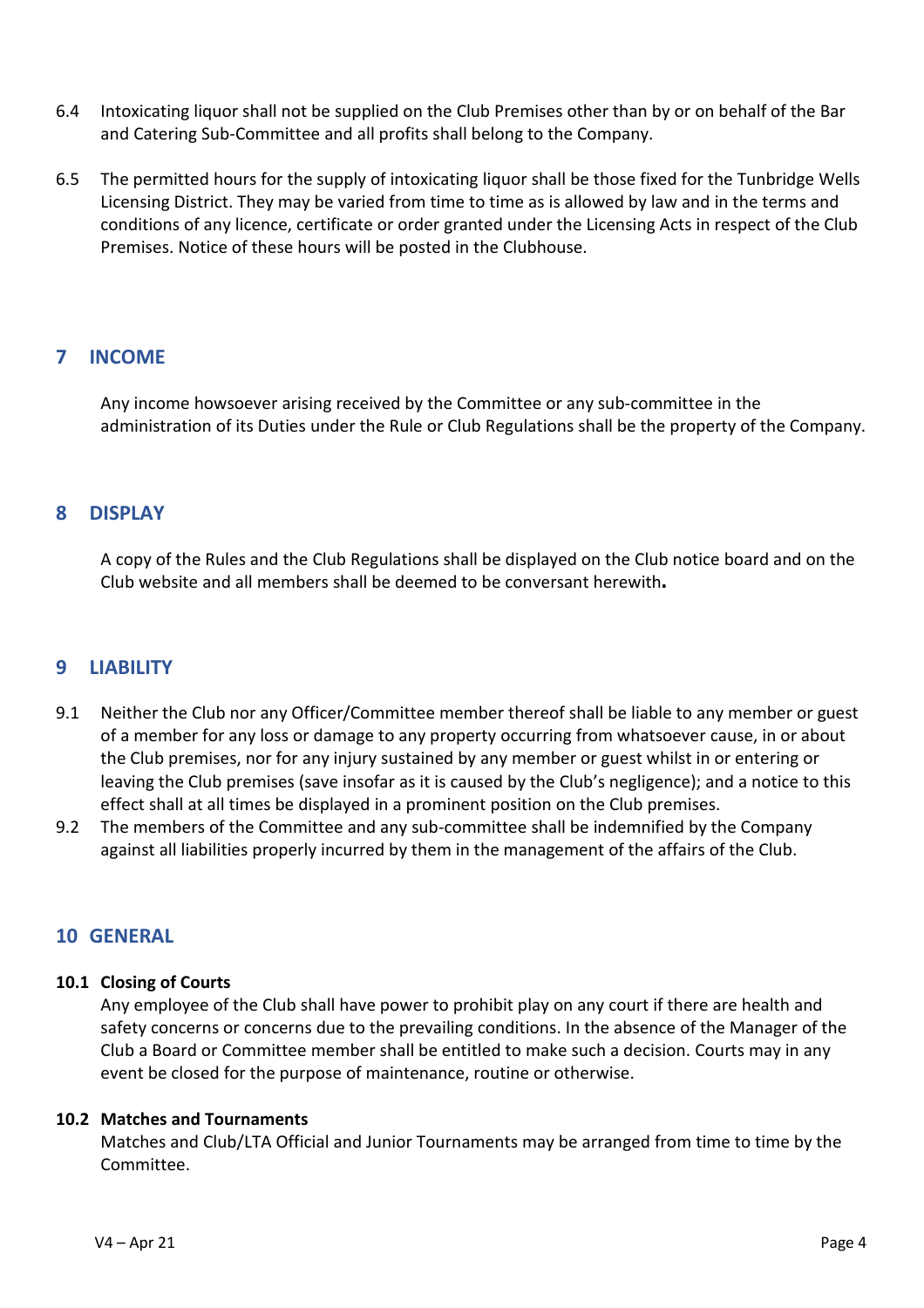## **10.3 Dogs**

No dogs shall be allowed on the ground unless on a lead. Owners are fully responsible for their dog and must immediately clean up any fouling of the Club grounds. Dogs are not permitted inside the Clubhouse or on any tennis court. Exceptions to this Rule in relation to the Clubhouse will be made in the case of guide dogs required by a visually impaired member or guest.

## **10.4 Health and safety**

- 10.4.1 Neither smoking nor vaping will be permitted within the Clubhouse, on the balcony or on any tennis court.
- 10.4.2 Members shall be required to comply with statutory and Club Health and Safety requirements.

## **10.5 Dress**

No one shall play on the courts unless dressed in clothing suitable for tennis. Clothing which includes any offensive symbol, picture, slogan or other representation are not permitted. The wearing of shoes with heels, nails or spikes is prohibited. Only non-marking tennis shoes or trainers are permitted as footwear. Click on this [link](https://www.lta.org.uk/play-compete/getting-started/tennis-kit-guide/the-shoes) for further information from the LTA on the correct foot wear.

## **10.6 Booking of Courts**

- 10.6.1 Courts may be reserved by the Committee or the Manager for a Club match or tournament or other events, or for a lesson with Club coaches for which hard courts only may be used. A court booking scheme is in operation at certain times at the discretion of the Committee. Any court that is not used within 15 minutes of the start of the booking time can be used by another member for that entire booking session.
- 10.6.2 When all available courts of one type are occupied and a booking scheme is not operational, and members are waiting to play on that particular type of court, a court shall be vacated after two sets of not more than 13 games each, or in any case after 1 hour 's further play.

## **10.7 Hours of Play**

Play on grass courts shall not commence before 10:00am unless otherwise indicated by the Management, Committee or Groundsman and in any event only if it is safe to play.

## **10.8 Senior priviledges**

Junior members shall be permitted senior members' privileges if approved by the Committee.

## **10.9 Supervision of Junior Members**

No child under the age of 13 shall play on the courts or be in the club house except under the supervision of a parent or other responsible person.

## **10.10 Junior Club Night**

Junior club night will operate on Friday evenings during school term times provided weather conditions permit and suitable supervision is available from the Club at the discretion of the Committee and management.

## **Note**

- **(a)** Statutory references include every relevant statutory modification and re-enactment.
- **(b)** Words importing the singular number only shall include the plural number and vice versa.
- **(c)** Words importing the male gender only shall include the female gender.